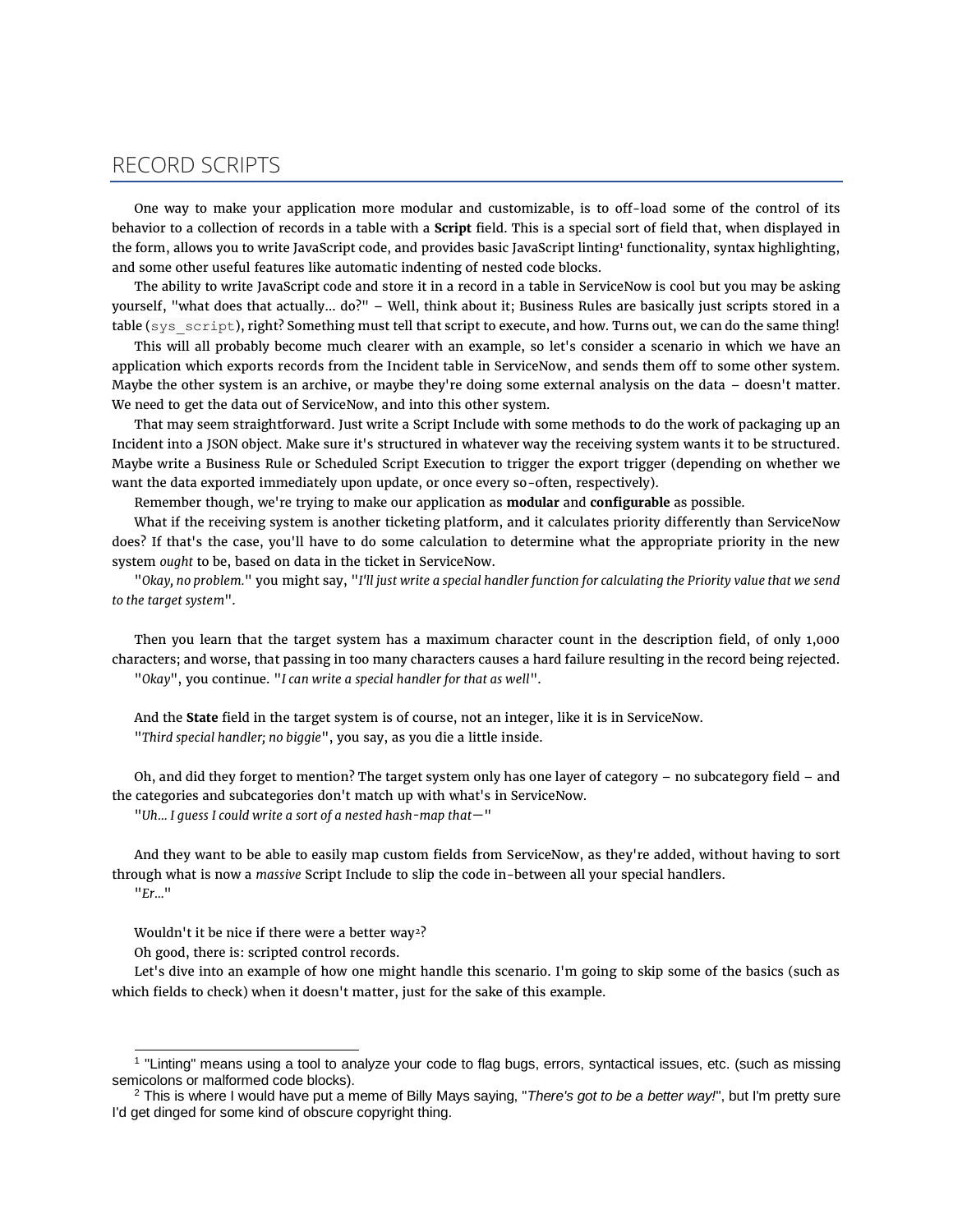## DEFINING SCRIPTED RECORDS

We're going to create the scripted records first, which might be a little confusing until we get to the part where we invoke the scripts in those records, but stay with me; I promise it'll make sense by the end.

First, let's create a table to store some records that will comprise the "field mappings" from the Incident table to whatever table the records are going into, in the target system. Let's call that table inc export map<sup>3</sup>. After saving the table record, let's add a couple of fields:

- 1. Active [active]
	- a. **Type**: True/False
	- b. **Default value**: true
- 2. Source field name [source\_field\_name]
	- a. **Type**: String
	- b. **Max length**: 40
	- c. **Mandatory**: true
- 3. Target field name [target\_field\_name]
	- a. **Type**: String
	- b. **Max length**: 40
	- c. **Mandatory**: true
	- d. **Display**: true
	- e. **Unique**: true
- 4. Use transform [use\_transform]
	- a. **Type**: True/False
	- b. **Default value**: false
- 5. Transform script [transform\_script]
	- a. **Type**: Script
	- b. **Max length**: 40000

When finished, our table should look something like this, and then we can hit **Save**:

| $\equiv$   |            | <b>Table Columns</b> New<br>Search | Column name $\nabla$<br>Search |                       |                    |                     |                                         |                  |             |
|------------|------------|------------------------------------|--------------------------------|-----------------------|--------------------|---------------------|-----------------------------------------|------------------|-------------|
| ₩          |            | <b>Dictionary Entries</b>          |                                |                       |                    |                     |                                         |                  |             |
| $20 - 10$  |            | E Column label                     | Column name A                  | $\equiv$ Type         | <b>E</b> Reference | $\equiv$ Max length | <b>E</b> Default value                  | $\equiv$ Display | = Mandatory |
|            | G)         | Created by                         | sys_created_by                 | <b>String</b>         | (empty)            |                     | 40                                      | false            | false       |
|            | $\circ$    | Created                            | sys_created_on                 | Date/Time             | (empty)            |                     | 40                                      | false            | false       |
|            | $\circ$    | Sys ID                             | sys_id                         | Sys ID (GUID) (empty) |                    |                     | 32                                      | false            | false       |
|            | $\circ$    | Updates                            | sys mod count                  | Integer               | (empty)            |                     | 40                                      | false            | false       |
|            | G)         | <b>Updated by</b>                  | sys_updated_by                 | <b>String</b>         | (empty)            |                     | 40                                      | false            | false       |
|            | $\bigcirc$ | Updated                            | sys_updated_on                 | Date/Time             | (empty)            |                     | 40                                      | false.           | false       |
| $\times$ / |            | Active                             | active                         | True/False            |                    |                     | true                                    | false            | false       |
| $\times$ / |            | Source field name                  | source field name              | String                |                    | $ 40\rangle$        |                                         | false            | true        |
| $\times$ / |            | Target field name                  | target field name              | <b>String</b>         |                    | 140                 |                                         | true             | true        |
| $\times$ / |            | Use transform                      | use transform                  | True/False            |                    |                     | <b>false</b>                            | false            | false       |
| $\times$ / |            | Transform script                   | transform_script               | Script                |                    | 40000               | answer = "; //Set the answer variable t | false            | false       |

Now, just to help ourselves and our users out, let's add a **default value** for the **Transform script** field, that gives the user a bit of scaffolding. We could have the script evaluate to set a variable that we define, such as answer, by using something simple like this:

<sup>3</sup> Don't forget what we learned in the **Naming Conventions** chapter: table names are always singular!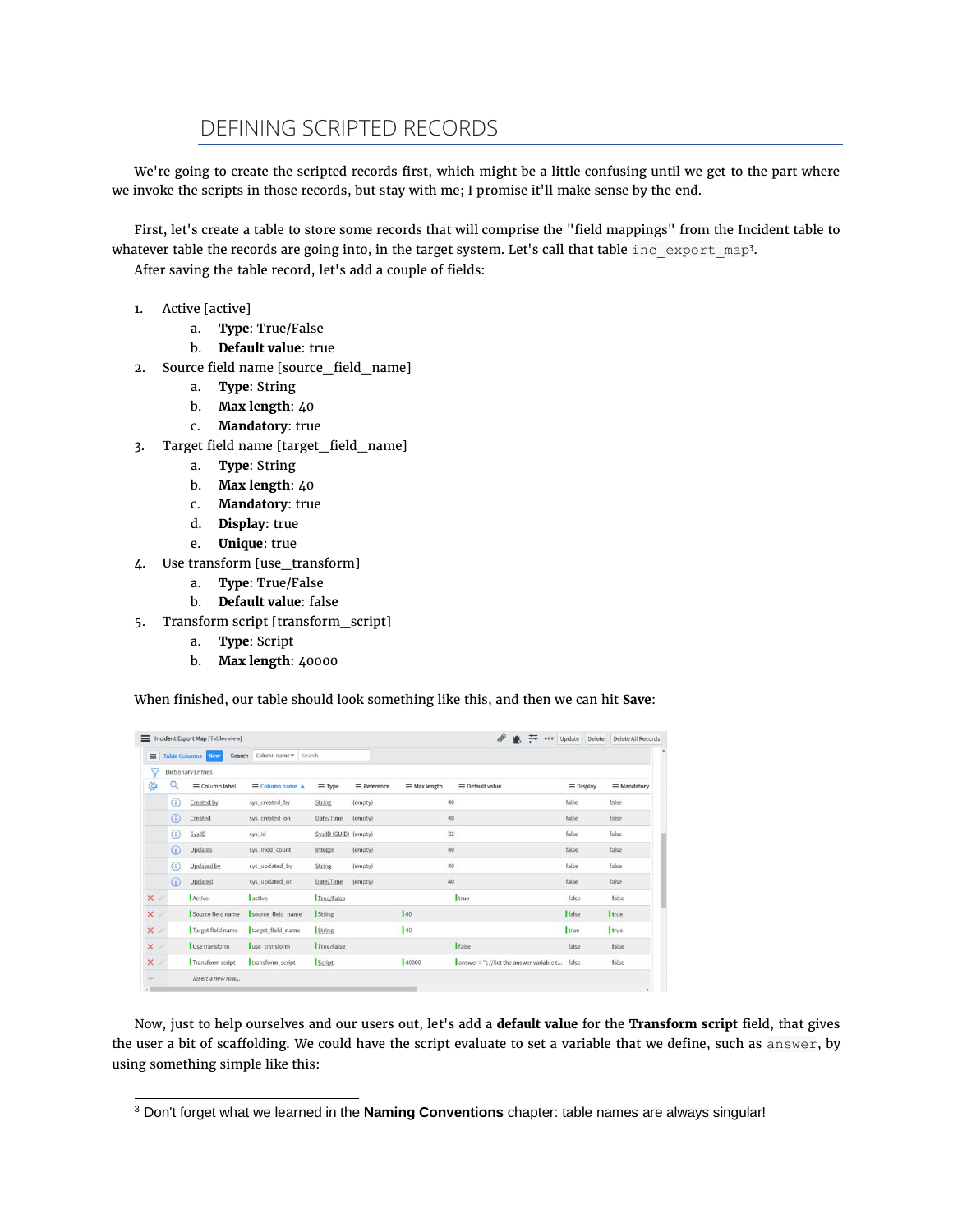answer =  $'$ ; //Set answer to the target field value.

Then, in the code we use to invoke the script in this field, we would simply need to retrieve the final value of that variable after the script's execution (for which there is a simple API in ServiceNow that we'll see later).

However, we're going to want to pass in a couple of other variables so that they can be used *within* the script, which requires a slightly more complex bit of scaffolding. Let's take Business Rules as an example. – In a Business Rule, there is a function which has passed into it, two important variables: current, and previous. As a reminder, here is the default value for an advanced Business Rule's script field:

```
(function executeRule(current, previous \frac{1}{2} when async<sup>*</sup>/) {
      // Add your code here
})(current, previous);
                                                 Fig. todo
```
As you can see, the executeRule function is defined on line 1, and is in what's called an "**IIFE**", which stands for **Immediately Invoked Function Expression**. What makes this function "immediately invoked", is the () on the last line, into which are passed the current and previous variables. This is just a method for declaring and invoking a function in a **single statement**. This pattern functions basically exactly the same as if you were to *declare* a function and *then* execute it using two separate statements, like so:

```
function executeRule(current, previous /*null when async*/) {
     // Add your code here
}
executeRule(current, previous);
                                           Fig. todo
```
The current and previous variables are defined as **arguments** in the function header on line 1, but they aren't defined outside the function; so how can they be *passed in* to the function as **arguments**? Well, as we'll see shortly, these variables are defined by the script that *invokes* the code in this record. There is an API for executing scripts inside of records like this (GlideScopedEvaluator), and it handles that part for us.

Before we get to talking about how to invoke our script though, let's write our script field's default value. Using the pattern that Business Rules use as an example, we're going to set our script's default value to something like this:

```
(function doTransform(current, sourceFieldName, sourceFieldValue, targetFieldName) {
    var targetFieldValue = sourceFieldValue.toString();
     //Add your code here, and return the target field value.
     return targetFieldValue;
})(current, sourceFieldName, sourceFieldValue, targetFieldName);
                                         Fig. todo
```
In this script, we're passing in four variables: current (the current record for which we're doing the transformation), sourceFieldName (the name of the source field, based on the current transform record), sourceFieldValue (the original value of the source field in ServiceNow), and targetFieldName (the target field name, based on the current transform record). In the transform script, we can use any (or none) of those variables to do our transformation, and then return the final target field value.

Now that we've got a decent default value for our script field, we'll go to that field's dictionary record, and set the **Default value** field to our script. It won't be syntax-highlighted in the field, but that's okay – it will be on the transform record.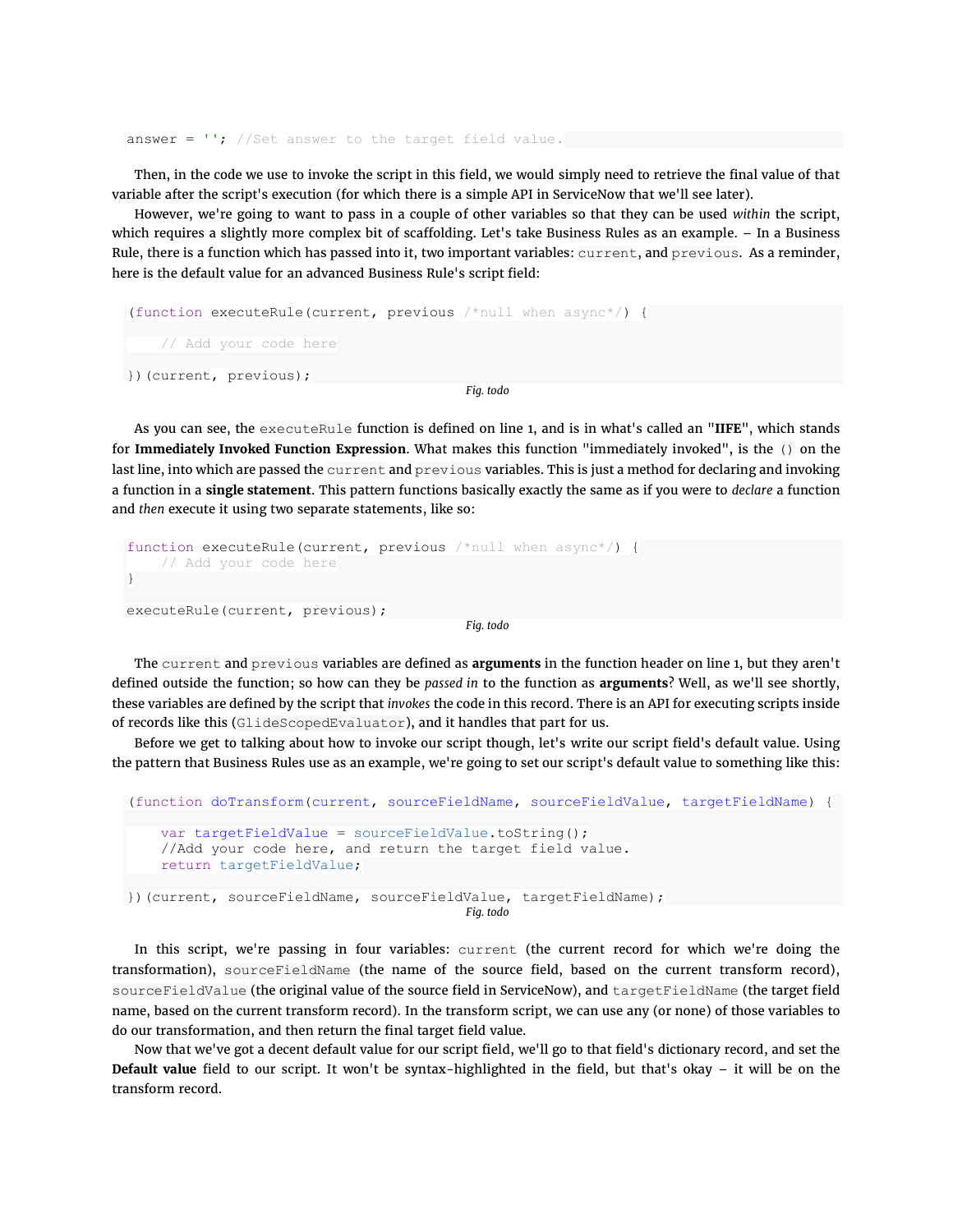|                                                                          | Transform script [Advanced view]                                                     |                        | Delete Column<br>000          | Update  |  |  |  |  |  |  |  |
|--------------------------------------------------------------------------|--------------------------------------------------------------------------------------|------------------------|-------------------------------|---------|--|--|--|--|--|--|--|
|                                                                          |                                                                                      |                        |                               |         |  |  |  |  |  |  |  |
| $\star$ Table                                                            | Incident Export Map [x_13231_h ▼                                                     | <b>Application</b>     | Handbook3 Record Scripts Demo | $\odot$ |  |  |  |  |  |  |  |
| $*$ Type                                                                 | Q<br>Script                                                                          | Active<br>$^\circledR$ |                               |         |  |  |  |  |  |  |  |
| * Column label                                                           | $\boxed{\stackrel{\scriptscriptstyle \pm}{=}}$<br><b>Transform script</b>            | <b>Function field</b>  |                               |         |  |  |  |  |  |  |  |
| * Column name                                                            | transform script                                                                     | <b>Read only</b>       |                               |         |  |  |  |  |  |  |  |
|                                                                          |                                                                                      | Mandatory              |                               |         |  |  |  |  |  |  |  |
|                                                                          |                                                                                      | <b>Display</b>         |                               |         |  |  |  |  |  |  |  |
| <b>Attributes</b>                                                        |                                                                                      |                        |                               |         |  |  |  |  |  |  |  |
|                                                                          |                                                                                      |                        |                               |         |  |  |  |  |  |  |  |
| Choice List Specification Dependent Field Calculated Value Default Value |                                                                                      |                        |                               |         |  |  |  |  |  |  |  |
| Use dynamic<br>default                                                   |                                                                                      |                        |                               |         |  |  |  |  |  |  |  |
| Default value                                                            | (function doTransform(current, sourceFieldName, sourceFieldValue, targetFieldName) { |                        |                               |         |  |  |  |  |  |  |  |
|                                                                          |                                                                                      |                        |                               |         |  |  |  |  |  |  |  |
|                                                                          |                                                                                      |                        |                               |         |  |  |  |  |  |  |  |
|                                                                          | return targetFieldValue;                                                             |                        |                               |         |  |  |  |  |  |  |  |
| })(current, sourceFieldName, sourceFieldValue, targetFieldName);         |                                                                                      |                        |                               |         |  |  |  |  |  |  |  |

If this were a "real" application, this is the part where we'd go in and fiddle with the form layout to make it pretty, and then add a UI Policy to make it so the **Transform script** field only shows up when **Use transform** is set to true, but this is just an example so I'm going to skip those steps.

One thing to know about these script fields, is that there are two main ways to get data *out* of them, after running them (which, again, we'll see how to do shortly). As mentioned above, you can choose a variable (such as answer), have the script set the value of that variable to whatever you want the result to be, then *retrieve* the value of that variable after the script has executed. Note that this would **not** work with the pattern that we're using, because our targetFieldValue variable is wrapped in a function scope. However, if we were to remove the function wrapper, then we *could* just set that variable to the desired value and retrieve it using our calling script; but then we wouldn't be able to explicitly pass in the variables we're making available to the script (like current and sourceFieldValue). Even though those variables would still technically be available within the script, it would be more confusing and harder to know what exactly you had available to you while writing the transform script.

The second way of getting some value out of our transform script, is to simply have it **evaluate to** the final target field value. The idea of a script **evaluating to** some value might be a new one, so here's a quick lesson:

To simplify quite a bit, a script "evaluates to" whatever the **final expression** evaluates to. Consider the following script:

```
var myName = 'Tim';
var greeting = 'Hello, ' + myName;
                                            Fig. todo
```
This script does not actually evaluate to *anything*, because although the last statement in the script is doing work, that statement does not return a value; therefore, it does not "evaluate to" anything. You can test this yourself, by opening up your web browser (preferably Chrome), pressing F12, navigating to the Console, and entering this code there. Upon pressing Enter, you'll probably see a line show up that says something like undefined. That's because your script didn't evaluate to anything!

If we add a third line, however, we can cause our little script to evaluate to the value of greeting:

```
var myName = 'Tim';
var greeting = 'Hello, ' + myName;
greeting;
```
*Fig. todo*

That third line "evaluates to" the value of  $\alpha$  reeting, which – since it's the last line of our script – means that *our script evaluates to* the value of greeting!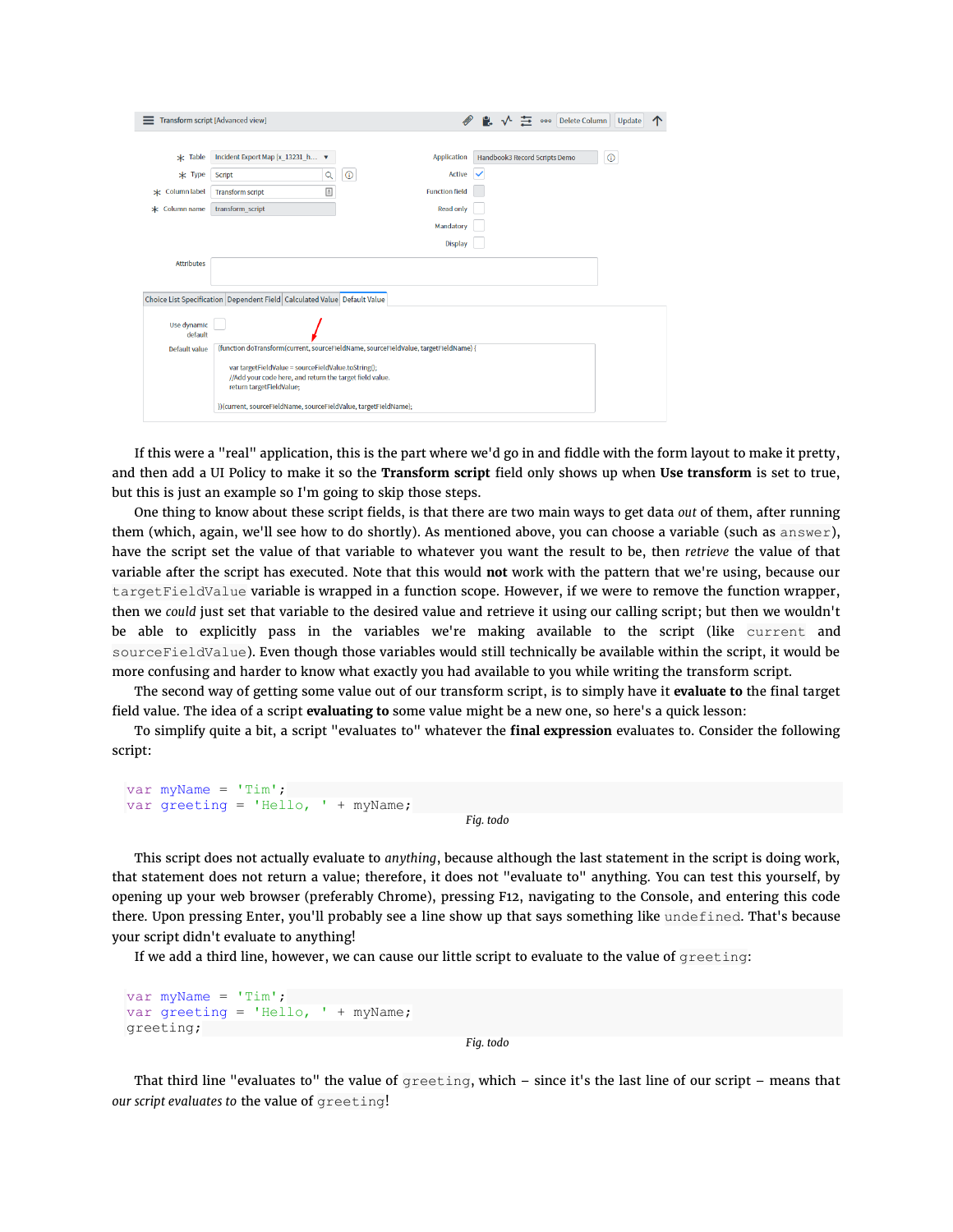Now, applying this lesson to our scripted records, you might be able to see how our script evaluates to whatever value the function returns. The function, being an IIFE, is immediately invoked (or *run*), and since the combination declaration-and-invocation of that function is the *last statement* in our script, that means that *our script evaluates to* whatever that function returns!

*Pro-tip*: If we were to add another line of code below our function – even something like  $\text{var } a = 3$ ; - it would mean *that our script would no longer evaluate to the value returned by the function!*

## INVOKING SCRIPTED RECORDS

Now that we've got our **Incident Export Map** table defined, and our **Transform script** field is set up with a useful default value, it's time to write the code that will use these potentially-scripted records.

First, we need to get an Incident record to do the transformation on. Once we have that, we need to loop through all our active export map records for that Incident and evaluate each of them. We'll focus on the function responsible for doing the actual transformation.

The API class we're going to be making use of to execute these scripts, is called GlideScopedEvaluator<sup>4</sup>. This class has the methods .putVariable(), .getVariable(), and .evaluateScript(). It's the .evaluateScript() method that we're going to use, since it has optional parameters allowing us to specify the variables to pass into the script in the export map's script field, so we don't need to use the .putVariable() method (although we could, if we wanted).

Now comes the big chunk of code that ties everything we've done so far together. Read through it yourself once and see if you can identify what all it's doing, then I'll walk you through the code line-by-line, below.

```
function getTransformedFieldVals(grIncident) {
     var sourceFieldName, targetFieldName, sourceFieldVal;
     var mappedValues = {};
     var gsEval = new GlideScopedEvaluator();
     var grExportMap = new GlideRecord(
        'x 13231 hb3 rec sc inc export map'
    );
    grExportMap.addActiveQuery();
     grExportMap.query();
     while (grExportMap.next()) {
        sourceFieldName = grExportMap.getValue('source field name');
        targetFieldName = grExportMap.getValue('target field name');
        sourceFieldVal = grIncident.getValue(sourceFieldName);
         //If scripted transform isn't necessary, just set
         // target value from source value & continue.
         if (grExportMap.getValue('use_transform') != '1') {
             mappedValues[targetFieldName] = sourceFieldVal;
             continue; //Continue to next loop iteration.
 }
         mappedValues[targetFieldName] = gsEval.evaluateScript(
             grExportMap, //GR for map record
             'transform_script', //Script field,
             { //Variables to be accessible within the script
                 'current': grIncident,
                 'sourceFieldName': sourceFieldName,
                 'sourceFieldValue': sourceFieldVal,
                 'targetFieldName': targetFieldName
```
<sup>4</sup> API docs for GlideScopedEvaluator can be found here:

https://developer.servicenow.com/dev.do#!/reference/api/quebec/server/nonamespace/c\_GlideEvaluatorScopedAPI